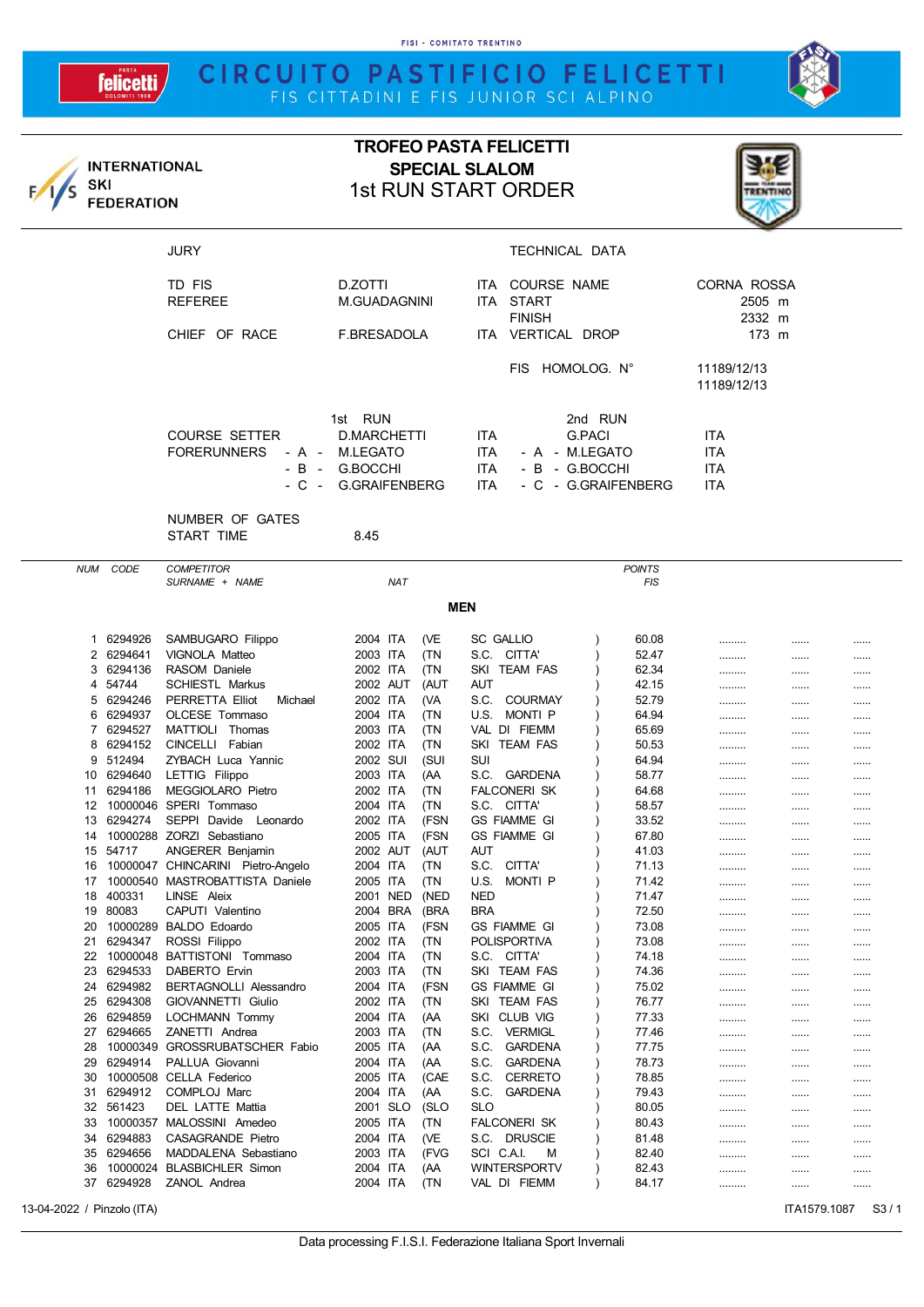| NUM                                                | CODE                       | <b>COMPETITOR</b>                                      |                      |            |             |                                     | <b>POINTS</b>    |      |          |      |
|----------------------------------------------------|----------------------------|--------------------------------------------------------|----------------------|------------|-------------|-------------------------------------|------------------|------|----------|------|
|                                                    |                            | SURNAME + NAME                                         |                      | <b>NAT</b> |             |                                     | FIS              |      |          |      |
| 38                                                 | 6294278                    | ZANELLA Tommaso                                        | 2002 ITA             |            | (TN         | SPORTING CLU                        | 85.38            |      |          |      |
| 39                                                 | 512632                     | REICHMUTH Noa                                          | 2004 SUI             |            | (SUI        | SUI                                 | 85.54            |      |          |      |
| 40                                                 |                            | 10000057 PAROLARI Francesco<br>Giacomo                 | 2004 ITA             |            | (TN         | FALCONERI SK                        | 88.11            |      |          |      |
| 41                                                 | 6294959                    | UBERTAZZI Gianluca                                     | 2004 ITA             |            | (TN         | S.C. VERMIGL                        | 88.82            |      |          |      |
| 42                                                 |                            | 10000353 KOFLER Manuel                                 | 2005 ITA             |            | (AA         | S.C.<br>GARDENA                     | 88.95            |      |          |      |
| 43                                                 | 6294597                    | <b>CREMONESE Lorenzo</b>                               | 2003 ITA             |            | (CAT        | 2000 SKI CLU                        | 89.06            |      |          |      |
| 44                                                 | 6294544                    | PESAVENTO Pietro                                       | 2003 ITA             |            | (TN         | WONDER SKI A                        | 89.10            |      |          |      |
| 45                                                 | 6294896                    | STIRANO Lorenzo                                        | 2004 ITA             |            | (VA         | AOSTA A<br>S.C.                     | 90.60            |      |          |      |
| 46                                                 |                            | 10000350 KERSCHBAUMER Ivan                             | 2005 ITA             |            | (AA         | S.C.<br><b>GARDENA</b>              | 91.25            |      |          |      |
| 47                                                 |                            | 10000312 DE PIERI Vittorio                             | 2005 ITA             |            | (VE         | S.C.<br><b>DRUSCIE</b>              | 91.90            |      |          |      |
| 48                                                 | 6294611                    | <b>MONTEGGIA Edoardo</b><br>10000337 PRINCI Davide     | 2003 ITA             |            | (AOC        | <b>MONDOLE' SKI</b>                 | 92.79            |      |          |      |
| 49<br>50                                           | 6294949                    | <b>BONAPACE Luca</b>                                   | 2005 ITA<br>2004 ITA |            | (FVG<br>(TN | SCI C.A.I.<br>M<br>SPORTING CLU     | 93.88<br>94.98   |      |          |      |
| 51                                                 | 6294674                    | CAPRETTI Tommaso Guglielmo                             | 2003 ITA             |            | (TN         | SPORTING CLU                        | 94.99            |      |          |      |
| 52                                                 | 6294945                    | MEOZZI Giacomo                                         | 2004 ITA             |            | (VE         | SC 18                               | 95.94            |      |          | <br> |
| 53                                                 | 6294962                    | FRANCESCHETTI Filippo<br>Cesa                          | 2004 ITA             |            | (TN         | FASSACTIVE A                        | 96.32            | <br> | <br>     |      |
| 54                                                 | 6293964                    | <b>BARBIERI</b> Alessio                                | 2001 ITA             |            | (TN         | SKI TEAM FAS                        | 97.35            |      |          |      |
| 55                                                 |                            | 10000123 GENTILINI<br>Kevin                            | 2004 ITA             |            |             | S.C.<br><b>VERMIGL</b>              | 98.71            |      |          |      |
| 56                                                 |                            | 10000533 DUMINI Matteo                                 | 2005 ITA             |            | (CAE        | SCI CLUB CAR                        | 99.08            |      |          |      |
| 57                                                 |                            | 10000287 SCAGNOL Tommaso                               | 2005 ITA             |            | (TN         | SKI TEAM FAS                        | 99.94            |      |          |      |
| 58                                                 | 6294446                    | TIEZZI<br>Francesco                                    | 2002 ITA             |            | (CAT        | 2000 SKI CLU                        | 100.20           |      |          |      |
| 59                                                 | 6294893                    | LUONGO Alessandro                                      | 2004 ITA             |            | (TN         | SKI TEAM FAS                        | 102.11           |      |          |      |
| 60                                                 | 6294938                    | PLUNGER Jan                                            | 2004 ITA             |            | (AA         | SEISER ALM S                        | 105.18           |      |          |      |
| 61                                                 | 6294231                    | D'AMICO Edoardo                                        | 2002 ITA             |            | (TN         | SPORTING CLU                        | 105.39           |      |          |      |
| 62                                                 | 512694                     | MANSER Sandro                                          | 2005 SUI             |            | (SUI        | SUI                                 | 107.47           |      |          |      |
| 63                                                 |                            | 10000293 GUIDOTTI Tommaso                              | 2005 ITA             |            | (CAT        | 2000 SKI CLU                        | 108.59           |      |          |      |
| 64                                                 | 6294605                    | PILATI Nicolo'                                         | 2003 ITA             |            | (TN         | SKI TEAM PAG                        | 110.72           |      |          |      |
| 65                                                 | 6294744                    | SEGATO Marco                                           | 2003 ITA             |            | (TN         | S.C. CITTA'                         | 112.39           |      |          |      |
| 66                                                 | 6294927                    | <b>BUTTURINI Pietro</b>                                | 2004 ITA             |            | (VE         | <b>SC GALLIO</b>                    | 116.97           |      |          |      |
| 67                                                 |                            | 10000384 AMBROSIONE Pietro                             | 2005 ITA             |            | (AOC        | S.C. SKI COL                        | 118.46           |      |          |      |
| 68<br>69                                           |                            | 10000333 GUERRAZZI Pietro<br>10000430 PICCOLO Paolo    | 2005 ITA             |            | (TN         | FALCONERI SK<br><b>POLISPORTIVA</b> | 119.96<br>121.26 |      |          |      |
| 70                                                 | 6294972                    | PIERI Tommaso                                          | 2005 ITA<br>2004 ITA |            | (TN<br>(CAT | 2000 SKI CLU                        | 126.35           |      |          |      |
| 71                                                 | 6294950                    | CATTURANI Umberto Albino                               | 2004 ITA             |            | (TN         | SPORTING CLU                        | 128.25           |      |          |      |
| 72                                                 |                            | 10000320 STANZIAL Andrea                               | 2005 ITA             |            | (TN         | WONDER SKI A                        | 131.36           | <br> | <br>     | <br> |
| 73                                                 |                            | 10000277 ARMANI Lorenzo<br>Bruno                       | 2005 ITA             |            | (TN         | AGONISTICA C                        | 131.70           |      |          |      |
| 74                                                 | 6294948                    | VECELLIO GALENO Giulio                                 | 2004 ITA             |            | (VE         | SC 18                               | 136.46           |      |          |      |
| 75                                                 |                            | 10000354 COMPLOJ Patrick                               | 2005 ITA             |            | (AA         | S.C. GARDENA                        | 139.10           |      |          |      |
| 76                                                 |                            | 10000435 MASE' Lorenzo                                 | 2005 ITA             |            | (TN         | SPORTING CLU                        | 141.58           |      |          |      |
| 77                                                 |                            | 10000434 GUIDOTTI Jacopo                               | 2005 ITA             |            | (TN         | SPORTING CLU                        | 142.31           |      |          |      |
| 78                                                 |                            | 10000387 CASALE ALLOA Gabriele                         | 2005 ITA             |            | (AOC        | S.C. SKI COL                        | 146.17           |      |          |      |
| 79                                                 |                            | 10000322 HEUFLER Patrick                               | 2005 ITA             |            | (TN         | SEISER ALM S                        | 156.56           |      |          |      |
| 80                                                 | 6294804                    | <b>GUAZZONI Carlo</b>                                  | 2003 ITA             |            | (TN         | A.S.D.<br><b>CAMPI</b>              | 174.11           |      |          |      |
| 81                                                 |                            | 10000469 EPULANDI Giovanni                             | 2005 ITA             |            | (IN         | POLISPORTIVA                        | 175.80           |      |          |      |
| 82                                                 |                            | 10000468 BALDO Alessandro                              | 2005 ITA             |            | (TN         | POLISPORTIVA                        | 179.28           |      |          |      |
| 83                                                 | 380413                     | PEDIMINA Aaron                                         | 2001 CRO             |            | (CRO        | CRO                                 | 181.85           |      |          |      |
| 84                                                 |                            | 10000562 ANTOLINI Giulio                               | 2005 ITA             |            | (TN         | S.C. CITTA'                         | 190.66           |      |          |      |
| 85                                                 | 6294929                    | FAUSTINELLI Luca Vu                                    | 2004 ITA             |            | (TN         | <b>POLISPORTIVA</b>                 | 201.15           |      |          |      |
| 86                                                 |                            | 10000493 TOMASI Mattia                                 | 2005 ITA             |            | (VE         | SC GALLIO                           | 202.57           |      |          |      |
| 87                                                 |                            | 10000173 MOCHEN Sebastiano                             | 2004 ITA             |            | (TN         | SKI TEAM VAL                        | 253.18           |      |          |      |
| 88<br>89                                           |                            | 10000107 GIOVANNOZZI lacopo<br>10000420 PICHLER Martin | 2004 ITA<br>2005 ITA |            | (TN<br>(TN  | A.S.D. CAMPI<br>SKI TEAM PAG        | 265.97<br>272.90 |      |          |      |
| 90                                                 | 512705                     | <b>FUCHS Silvan</b>                                    | 2005 SUI             |            | (SUI        | SUI                                 |                  |      |          |      |
| 91                                                 |                            | 10000433 FILOSI Fabio                                  | 2005 ITA             |            | (TN         | SPORTING CLU                        | $\lambda$        |      |          |      |
|                                                    |                            |                                                        |                      |            |             |                                     |                  |      |          |      |
| <b>WOMEN</b>                                       |                            |                                                        |                      |            |             |                                     |                  |      |          |      |
|                                                    |                            |                                                        |                      |            |             |                                     |                  |      |          |      |
|                                                    | 101 6295779                | LAZZERI Elena                                          | 2002 ITA             |            | (TN         | VAL DI FIEMM                        | 74.04            |      |          |      |
|                                                    | 102 6296081                | VIANELLO Matilde                                       | 2003 ITA             |            | (TN         | S.C. CITTA'                         | 47.41            |      | $\cdots$ |      |
|                                                    | 103 6296554                | LODA Benedetta<br>Caterina                             | 2005 ITA             |            | (VE         | S.C. DRUSCIE                        | 60.35            |      |          |      |
|                                                    | 104 6296124                | RONCHI Martina                                         | 2003 ITA             |            | (TN         | POLISPORTIVA                        | 70.26            |      |          |      |
|                                                    | 105 6295867                | SCHRANZHOFER Emily                                     | 2002 ITA             |            | (AA)        | AMATEURSPORT                        | 52.22            |      |          |      |
| 106                                                | 6295804                    | DAL VECCHIO Elena                                      | 2002 ITA             |            | (VE         | S.C. DRUSCIE                        | 70.40            |      |          |      |
|                                                    | 107 6295657                | FELICETTI Giorgia                                      | 2001 ITA             |            | (FSN        | <b>GS FIAMME GI</b>                 | 43.12            |      |          |      |
| 108                                                | 56592                      | HOFHERR Isabel                                         | 2002 AUT             |            | (AUT        | AUT                                 | 56.22            |      |          |      |
| 109                                                | 207029                     | SCHREZENMEIER Sophia                                   | 2005 GER             |            | (GER        | <b>GER</b>                          | 74.63            |      |          |      |
|                                                    | 110 6295879                | <b>INSAM Denise</b>                                    | 2002 ITA             |            | (AA         | SEISER ALM S                        | 72.10            |      |          |      |
|                                                    | 111 185483                 | KALELA Ella                                            | 2001 FIN             |            | (FIN        | FIN                                 | 63.61            |      |          |      |
|                                                    | 112 6296113                | <b>HOLZER Thea</b>                                     | 2003 ITA             |            | (AA         | AMATEURSPORT                        | 51.42            |      |          |      |
|                                                    | 113 6295827<br>114 6296322 | RIER Lea<br>COIN Maria                                 | 2002 ITA             |            | (AA)        | SEISER ALM S<br>SC 18               | 58.33            |      |          |      |
|                                                    | 115 6296008                | Elena<br>VADAGNINI Sofia                               | 2004 ITA<br>2003 ITA |            | (VE<br>(FSN | <b>GS FIAMME OR</b>                 | 74.87<br>51.50   |      |          |      |
|                                                    |                            |                                                        |                      |            |             |                                     |                  |      |          |      |
| 13-04-2022 / Pinzolo (ITA)<br>ITA1579.1087<br>S3/2 |                            |                                                        |                      |            |             |                                     |                  |      |          |      |